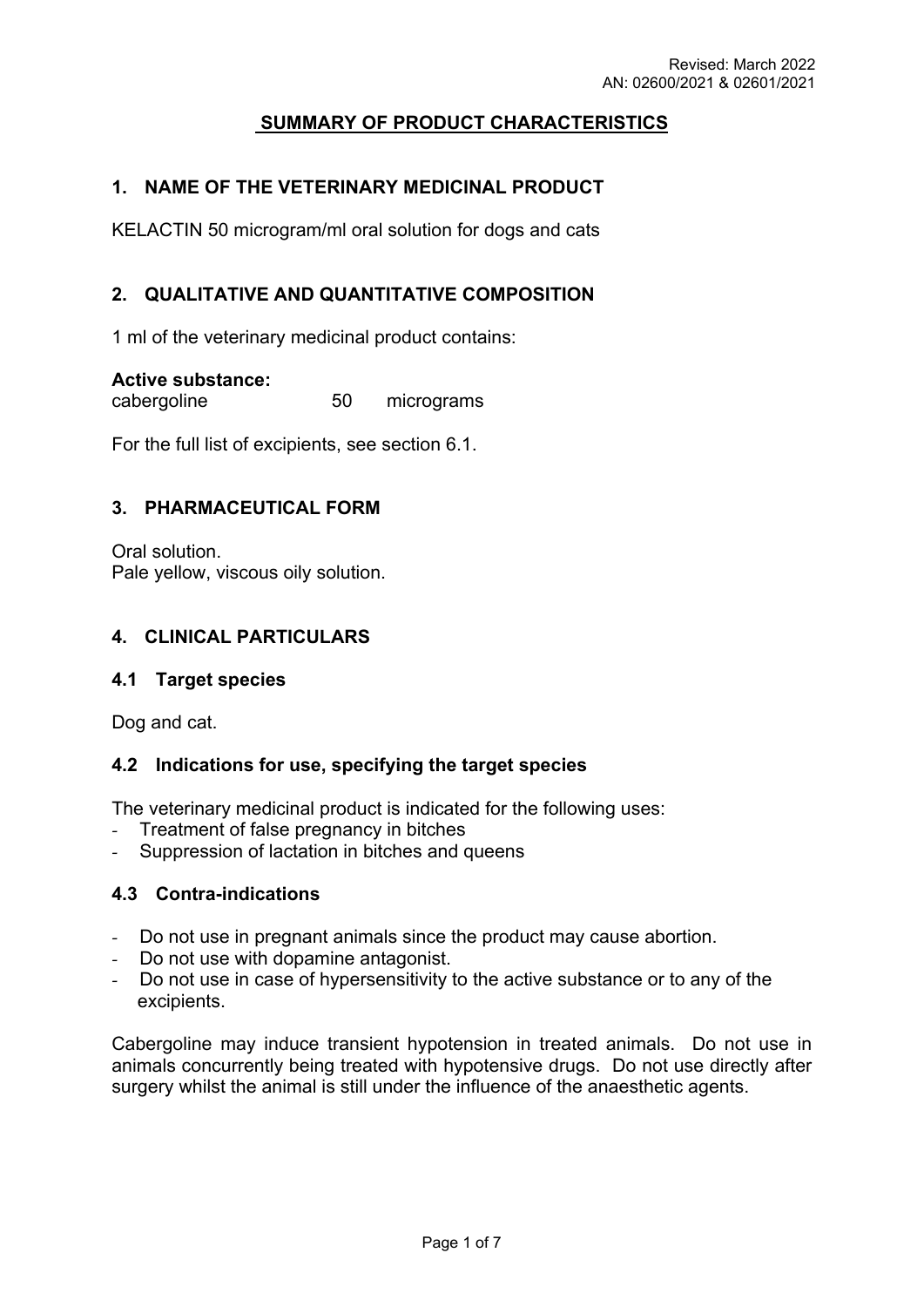# **4.4 Special warnings for each target species**

Additional supportive treatments should involve restriction of water and carbohydrate intake and increase exercise.

#### **4.5 Special precautions for use**

#### i) Special precautions for use in animals

Not applicable.

#### (ii) Special precautions to be taken by the person administering the veterinary medicinal product to animals

Wash hands after use. Avoid contact with skin and eyes. Wash of any splashes immediately.

Women of childbearing potential and breast-feeding woman should not handle the product or should wear disposable gloves when administering the product.

People with known hypersensitivity to cabergoline or any of the other ingredients in the product should avoid contact with the veterinary medicinal product.

Do not leave unattended filled syringes in presence of children. In the event of accidental ingestion, particularly by a child, seek medical attention immediately and show the package leaflet or the label to the physician.

## **4.6 Adverse reactions (frequency and seriousness)**

Possible adverse effects are:

- *-* sleepiness
- *-* anorexia
- *-* vomiting

These adverse effects are usually of a moderate and transient nature.

Vomiting usually only occurs after the first administration. In this case treatment should not be stopped, since the vomiting will not reoccur after the following administrations.

In very rare cases allergic reactions may occur, such as oedema, urticaria, dermatitis and pruritus.

In very rare cases a transient hypotension may occur.

In very rare cases neurological symptoms may occur, such as sleepiness, muscle tremor, ataxia, hyperactivity and convulsions.

The frequency of adverse reactions is defined using the following convention:

- very common (more than 1 in 10 animals displaying adverse reactions during the course of one treatment)

- common (more than 1 but less than 10 animals in 100 animals)
- uncommon (more than 1 but less than 10 animals in 1,000 animals)
- rare (more than 1 but less than 10 animals in 10,000 animals)

- very rare (less than 1 animal in 10,000 animals, including isolated reports).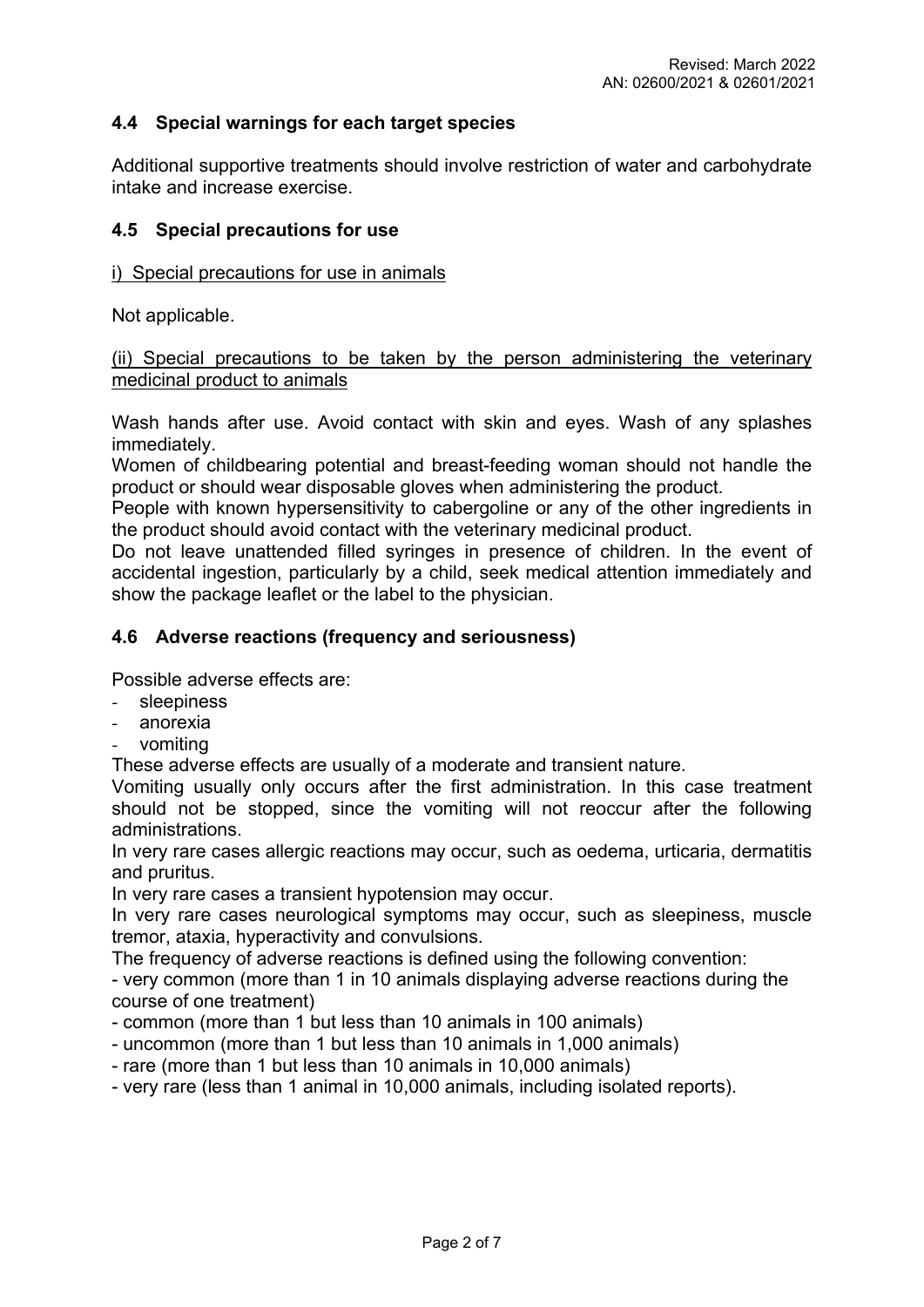# **4.7 Use during pregnancy, lactation or lay**

*-* Cabergoline has the capacity to cause abortion in the later stages of pregnancy and should not be used in pregnant animals. Differential diagnosis between pregnancy and false pregnancy should be made correctly.

The product is indicated for the suppression of lactation: inhibition of prolactin secretion by cabergoline results in a rapid cessation of lactation and a reduction in the size of the mammary glands. The product should not be used in lactating animals unless suppression of lactation is required.

## **4.8 Interaction with other medicinal products and other forms of interaction**

Since cabergoline exerts its therapeutic effect by direct stimulation of dopamine receptors, the product should not be administered concurrently with drugs which have dopamine antagonist activity (such as phenothiazines, butyrophenones, metoclopramide), as these might reduce its prolactin inhibiting effects.

Since cabergoline may induce transient hypotension, the product should not be used in animals concurrently treated with hypotensive drugs.

## **4.9 Amounts to be administered and administration route**

The veterinary medicinal product should be administered orally either directly into the mouth or by mixing with food.

The dosage is 0.1 ml/kg bodyweight (equivalent to 5 microgram/kg bodyweight of cabergoline) once daily for 4-6 consecutive days, depending on the severity of the clinical condition.

If the signs fail to resolve after a single course of treatment, or if they recur after the end of treatment, then the course of treatment may be repeated.

The weight of treated animal should be accurately determined before administration.

#### How to withdraw the recommended volume from the vial?

Preparing the vial for first use:

- a. Remove the cover from the vial adapter package. Do not remove the blister package from the adapter.
- b. Place the vial on a flat surface. Place the adapter, still contained in the blister package, straight from above on the vial, so that the pin of the adapter pierces the stopper in center position. Fix the adapter tightly on the vial by pushing down until it audibly snaps in place.
- c. Remove and discard the blister package. The adapter now permanently remains on the vial. It seals the vial tightly and keeps the product ready for use until emptying.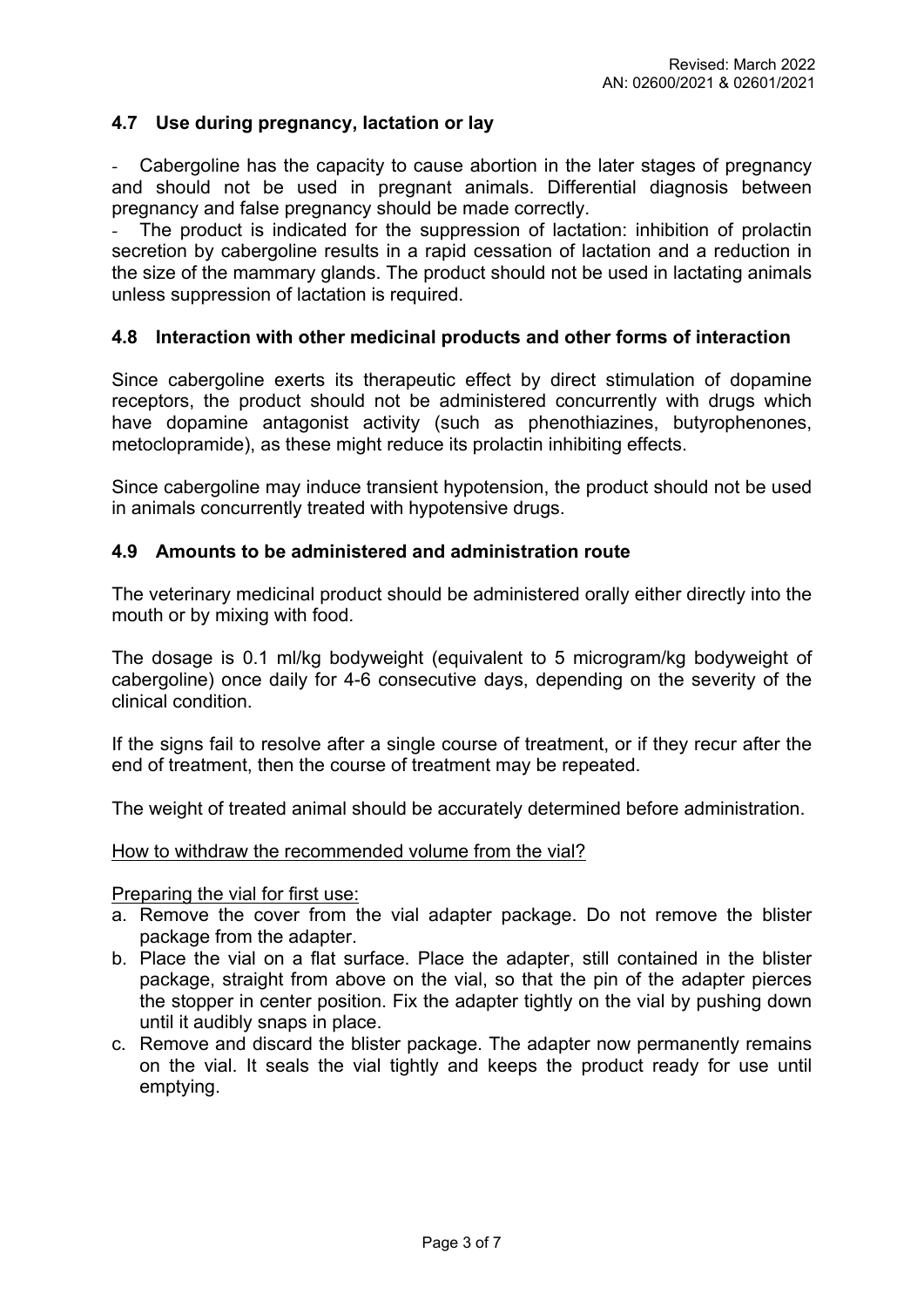Withdrawal of the required/prescribed amount:

- d. Attach the syringe to the adapter by firmly pressing the syringe into the vial adapter, thus to avoid leaking of the product when withdrawing the dose from the vial.
- e. Withdraw the drug from the vial into the syringe holding the vial upside down.
- f. Remove the syringe from the adapter in upright position. Leave the adapter on the vial.
- g. The drug is now ready for administration.

It is recommended to rinse and dry the syringe following each application. For the next withdrawal, start with step d.



#### **4.10 Overdose (symptoms, emergency procedures, antidotes), if necessary**

The experimental data indicate that a single overdose with cabergoline might result in an increased likelihood of post-treatment vomiting, and possibly an increase in post-treatment hypotension.

General supportive measures should be undertaken to remove any unabsorbed drug and maintain blood pressure, if necessary. As an antidote, the parental administration of dopamine antagonist drugs such as metoclopramide might be considered.

## **4.11 Withdrawal period**

Not applicable.

## **5. PHARMACOLOGICAL PROPERTIES**

Pharmacotherapeutic group: prolactin inhibitor belonging to the ergoline derivative group which acts by dopamine agonist activity. ATCvet Code: QG02CB03.

#### **5.1 Pharmacodynamic properties**

The pharmacodynamics of cabergoline have been investigated in various *in-vitro* and *in-vivo* system. The most significant findings can be summarised as follows:

*-* Cabergoline is a potent inhibitor of prolactin secretion by the pituitary, and as a consequence inhibits prolactin secretion dependent processes such as lactation.

*-* The mechanism of action of cabergoline is via direct interaction with the D-2 dopaminergic receptor on pituitary lactotroph cells; this interaction is a persistent effect.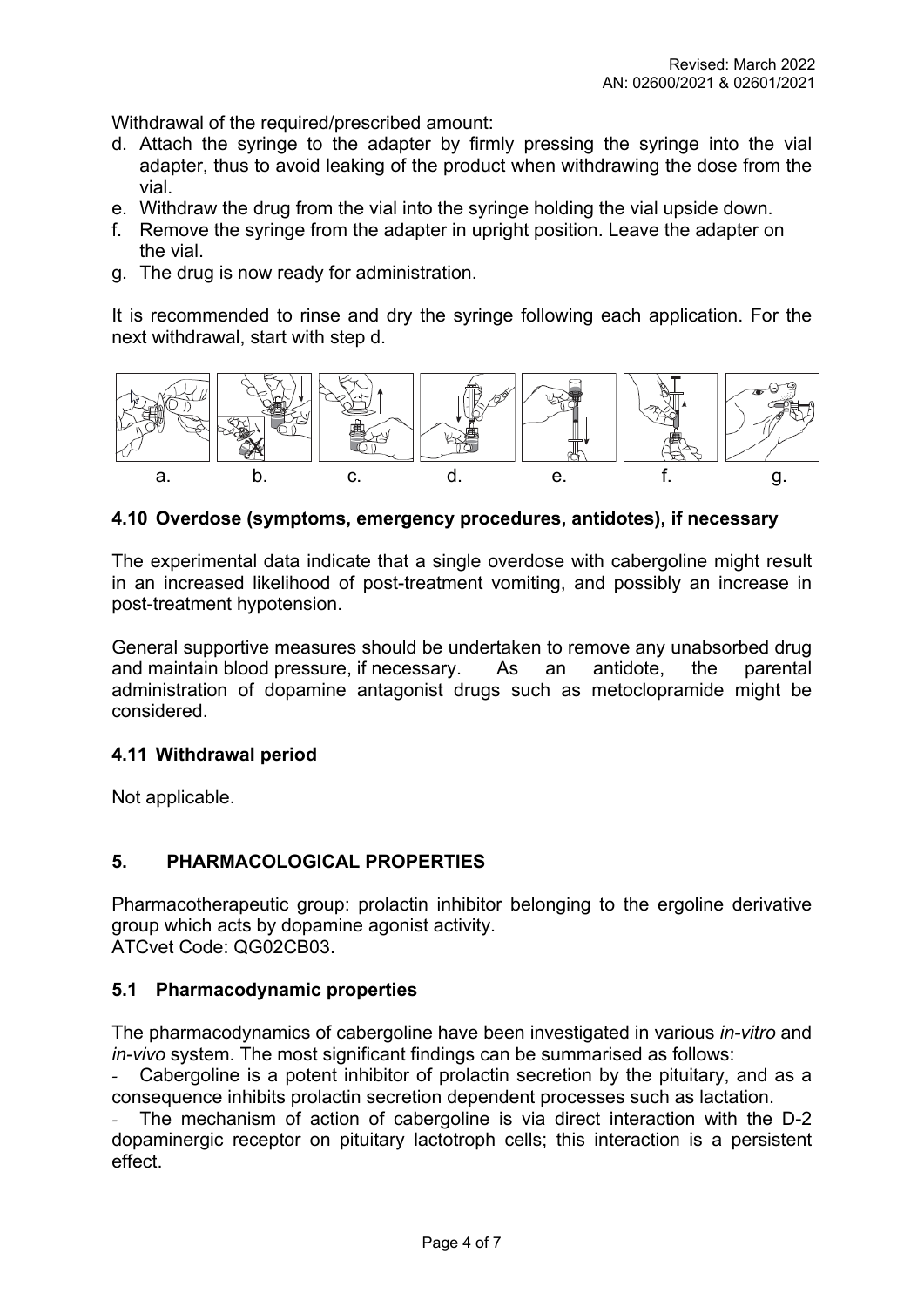*-* Cabergoline has some affinity for noradrenergic receptors, but does not affect noradrenaline or serotonin metabolism.

*-* As for other ergoline derivatives, cabergoline has emetic effects (equivalent in potency to those of pergolide and bromocriptine).

*-* At high doses orally, cabergoline causes a reduction in blood pressure.

# **5.2 Pharmacokinetic particulars**

No pharmacokinetic data are available for the recommended dosing regimen in dogs and cats.

Pharmacokinetic studies in dogs were performed with a daily dose of 80 µg/kg bodyweight (16 times the recommended dose). Dogs were treated for 30 days; pharmacokinetic assessments made on day 1 and 28.

*Absorption:* 

- $\blacksquare$  T<sub>max</sub> = 1 hour on day 1 and 0.5-2 hours (mean 75 minutes) on day 28;
- $C_{\text{max}}$  ranged from 1140 to 3155 pg/ml (mean 2147 pg/ml) on day 1 and from 455 to 4217 pg/ml (mean 2336 pg/ml) on day 28;
- AUC  $_{(0-24 \text{ h})}$  on day 1 ranged from 3896 to 10216 pg.h.ml<sup>-1</sup> (mean 7056 pg.h.ml<sup>-1</sup> <sup>1</sup>) and on day 28 from 3231 to 19043 pg.h.ml<sup>-1</sup> (mean 11137 pg.h.ml<sup>-1</sup>).

*Elimination:*

**•** Plasma half life in dogs t<sup>1</sup>/<sub>2</sub> on day 1  $\sim$  19 hours; t<sup>1</sup>/<sub>2</sub> on day 28  $\sim$  10 hours

# **6. PHARMACEUTICAL PARTICULARS**

## **6.1 List of excipients**

Triglycerides, medium-chain. Nitrogen, low-oxygen

## **6.2 Incompatibilities**

Do not mix the product with an aqueous solution (e.g. milk) In the absence of compatibility studies, this veterinary medicinal product must not be mixed with other veterinary medicinal products.

## **6.3 Shelf life**

Shelf life of the veterinary medicinal product as packaged for sale: 2 years. Shelf life after first opening the immediate packaging: 14 days.

## **6.4 Special precautions for storage**

As packaged for sale: store in a refrigerator (2°C - 8°C). After first opening: store below 25°C. Store in upright position. Keep the vial tightly closed in the outer carton in order to protect from light. Do not freeze.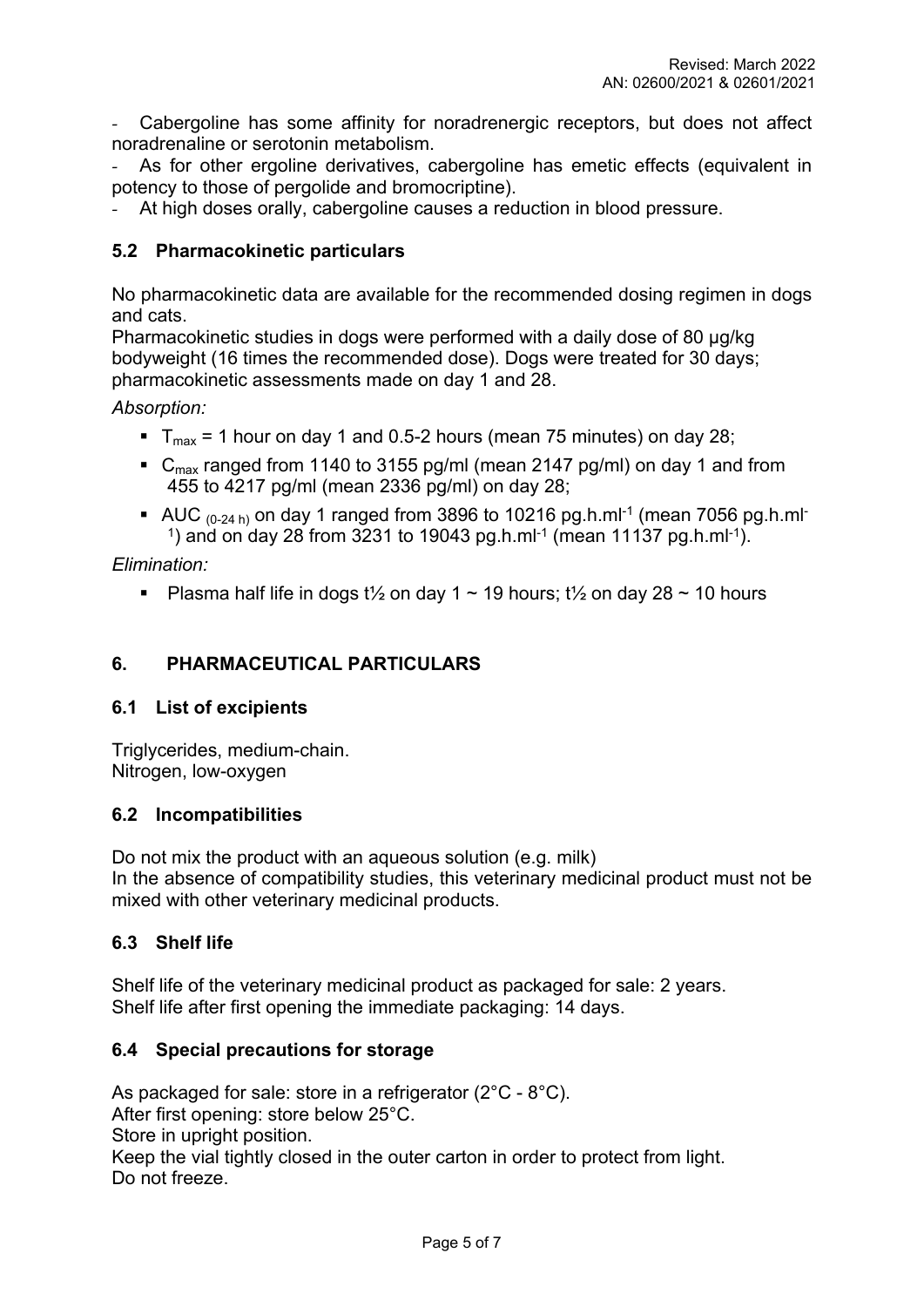# **6.5 Nature and composition of immediate packaging**

Immediate packaging:

Amber glass type III vials of 15 ml capacity (containing 7 or 15 ml) or type II vials of 30 ml capacity (containing 24 ml) with grey coated bromobutyl rubber closure and aluminium cap, supplied with vial adapter and HDPP dosing syringe (1 ml syringe with 7 ml packaging, and 3 ml syringe with 15 and 24 ml packagings). Secondary packaging:

Cardboard box containing a single vial of 7 ml, 15 ml or 24 ml.

Not all pack sizes may be marketed.

#### **6.6 Special precautions for the disposal of unused veterinary medicinal product or waste materials derived from the use of such products**

Any unused veterinary medicinal product or waste materials derived from such veterinary medicinal product should be disposed of in accordance with local requirements.

# **7. MARKETING AUTHORISATION HOLDER**

Veyx-Pharma GmbH Söhreweg 6 34639 Schwarzenborn **Germany** 

## **8. MARKETING AUTHORISATION NUMBER**

Vm 27569/4008

## **9. DATE OF FIRST AUTHORISATION**

4 July 2012

# **10. DATE OF REVISION OF THE TEXT**

March 2022

## **PROHIBITION OF SALE, SUPPLY AND/OR USE**

To be supplied only on veterinary prescription.